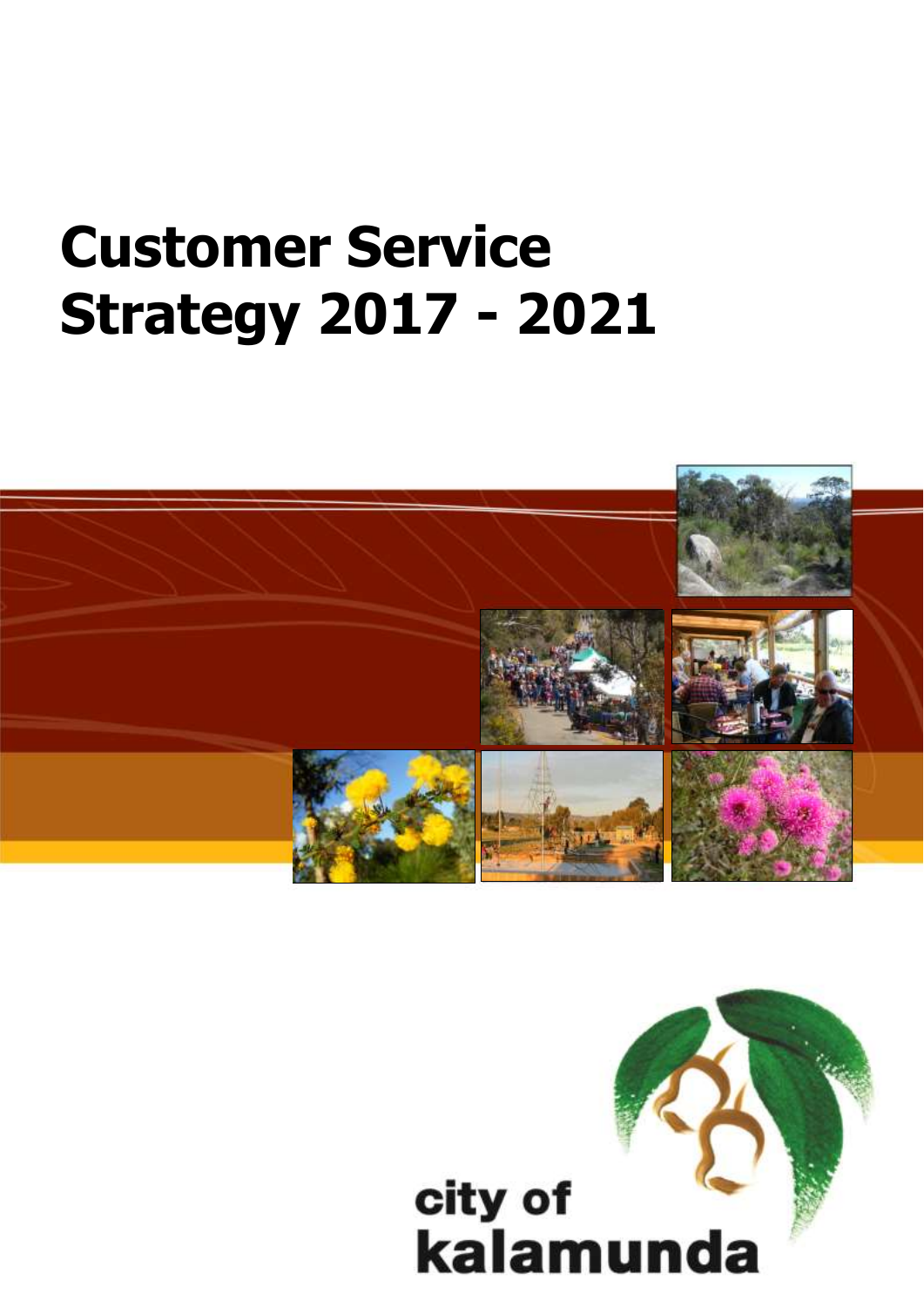# **Contents**

| 1.0 |                                                                                           |  |
|-----|-------------------------------------------------------------------------------------------|--|
|     |                                                                                           |  |
| 2.0 |                                                                                           |  |
|     | Organisational Vision & Values<br>Objectives, Customer Service & Ethos<br>Principles      |  |
| 3.0 |                                                                                           |  |
|     | Service Standards<br><b>Communication &amp; Culture</b><br>Technology                     |  |
| 4.0 |                                                                                           |  |
| 5.0 | 11                                                                                        |  |
|     | <b>Customer Segments</b><br><b>Issues Analysis</b><br>Resolve a Customer Request Workflow |  |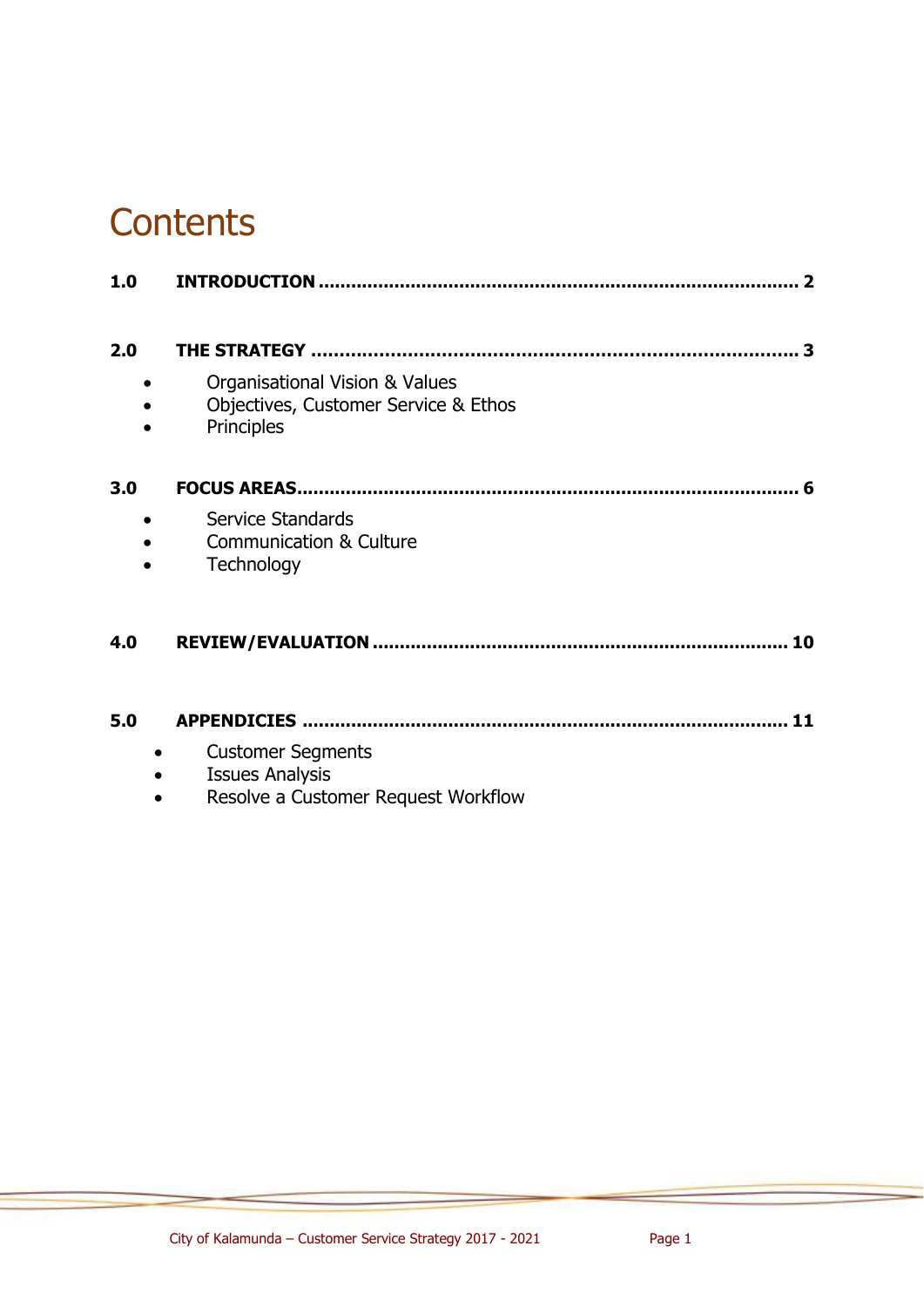# **1.0 Introduction**

This strategy outlines the key principles, strategies, actions, and performance measures for improved customer service standards over the next four years at the City of Kalamunda.

It will align with the statements made in a revised Customer Service Charter and will support the improvement of the City's customer service outcomes across the whole organisation. It will also enable Council to align itself to deliver better community engagement and continuously improve and refine its whole service delivery.

Under a new business unit: 'Customer and Public Relations' formed in July 2016 the City of Kalamunda began a journey toward consolidating its customer service operations and put in place a team to lead and monitor customer satisfaction with responsibility for delivering better customer service outcomes more holistically. To achieve this we have developed a new Customer Service Strategy and a set of strategic initiatives to meet emerging customer needs.

Traditionally customer service approaches in Local Government have been largely reactive with little choice or innovation in processes and service delivery models, leaving a general perception that Local Government is difficult and slow to deal with.

The City of Kalamunda is acutely aware of these perceptions and realises in order to create a welcoming, responsive Local Government, we need to work with internal teams and customers in a more proactive manner, with the aim of making all and any interactions easier, friendlier and faster.

Nearly every decision made by the City impacts community, consequently making them the centrepiece of every service transaction and interaction, and the critical driver behind developing, delivering and improving services and maintaining excellent customer service standards.

The Customer Service Strategy 2017 – 2021 is the catalyst for bringing together an ongoing program of initiatives to focus the City on continually improving the customer service experience in all spaces. The Customer Service Strategy strives to achieve an aspirational vision within the next four years.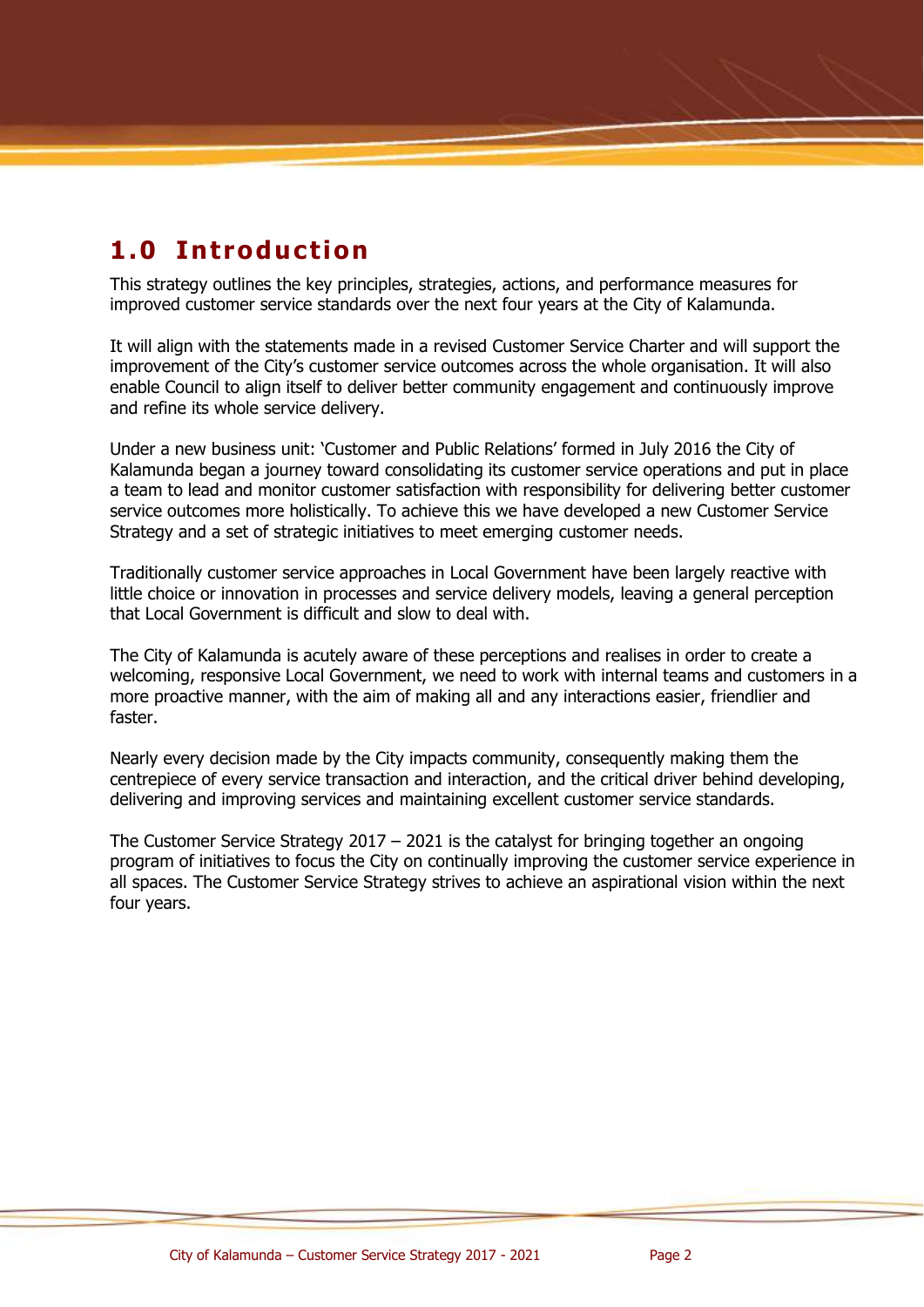# **2.0 The Strategy**

# **Organisational Vision**

Connected Communities, Valuing Nature and Creating our Future Together.

# **Organisational Values**

| (behaviours to be consistently demonstrated by all employees):                                                              |                                                                                                                       |  |  |  |
|-----------------------------------------------------------------------------------------------------------------------------|-----------------------------------------------------------------------------------------------------------------------|--|--|--|
| <b>Core Values</b>                                                                                                          |                                                                                                                       |  |  |  |
| <b>Service</b>                                                                                                              | We deliver excellent service by actively engaging and listening to each other                                         |  |  |  |
| <b>Respect</b>                                                                                                              | We trust and respect each other by valuing our difference, communicating<br>openly and showing integrity in all we do |  |  |  |
| We challenge ourselves by keeping our minds open and looking for all<br><b>Diversity</b><br>possibilities and opportunities |                                                                                                                       |  |  |  |
| <b>Ethics</b>                                                                                                               | We provide honest, open, equitable and responsive leadership by<br>demonstrating high standards of ethical behaviour  |  |  |  |
| <b>Aspirational Values</b>                                                                                                  |                                                                                                                       |  |  |  |
| <b>Creativity</b>                                                                                                           | We create and innovate to improve all we do                                                                           |  |  |  |
| Courage                                                                                                                     | We take risks that are calculated to lead us to a bold new future                                                     |  |  |  |
| <b>Prosperity</b>                                                                                                           | We will ensure our City has a robust economy through a mixture of<br>industrial and commercial development            |  |  |  |
| <b>Harmony</b>                                                                                                              | We will retain our natural assets in balance with our built environment                                               |  |  |  |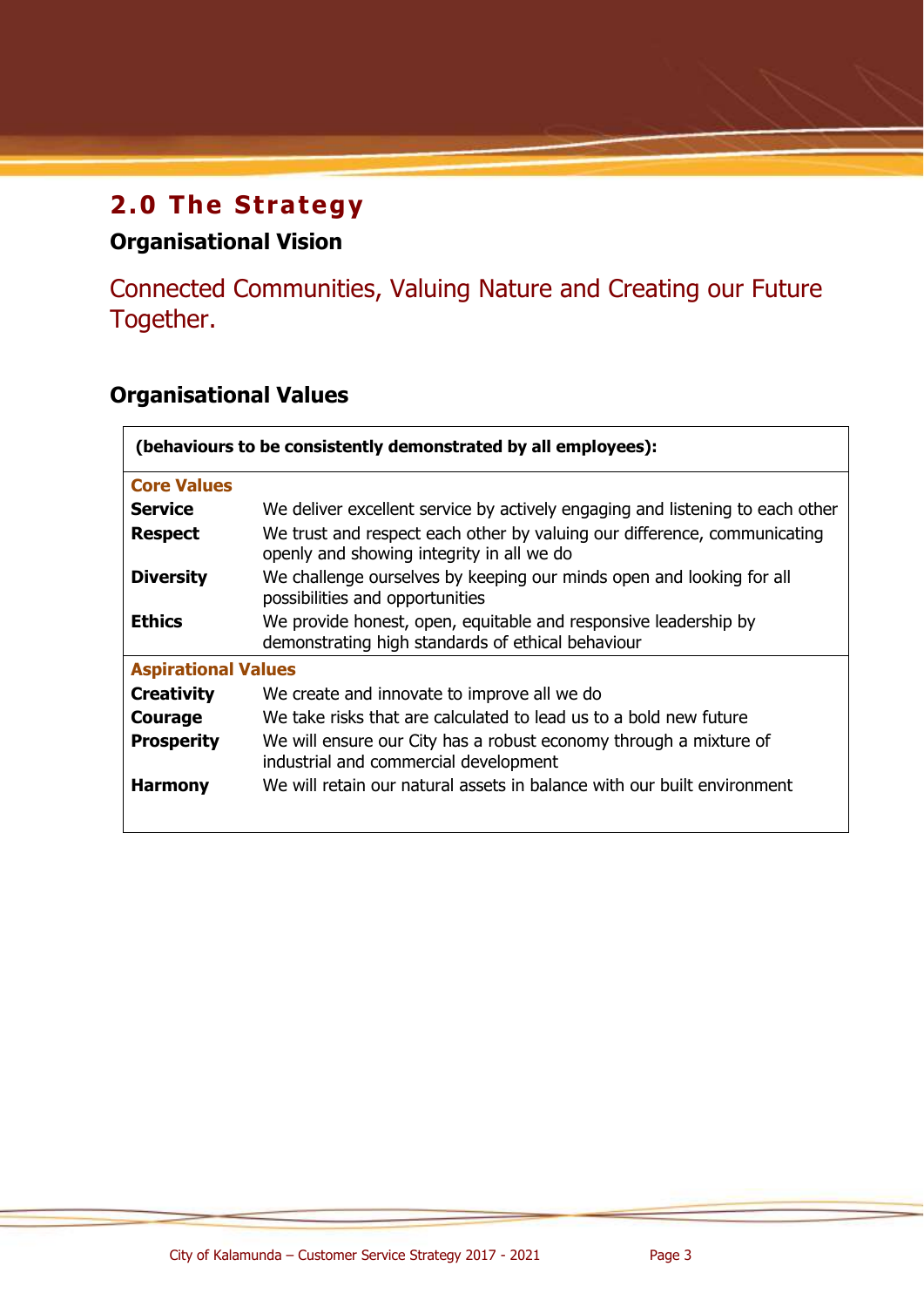## **Objectives**

## **The key objectives of this strategy are to:**

- Strive to achieve a new customer service ethos and deliver on the customer service promise and principles
- To culturally optimise the organisation to achieve best practice customer service outcomes
- To support and train staff to feel empowered, be proactive and work collaboratively toward business objectives and customer service excellence
- To effectively communicate with our customers, internally and externally

## **Customer Service Ethos**

We will focus on a combination of concepts including; cultural change, technological and process improvement, and a centralised service model - with increased self-service options and improvements based on customer feedback.

Our customers are the **'key influencers'** in the development, improvement and delivering of our services.

## **Customer Service Promise**

Supported by innovative technology solutions and regular best practice training, staff will be proactive, focus on future planning to meet business objectives and work collaboratively, with the customer experience always in mind.

All City interactions with customers will be **timely** and **meaningful.**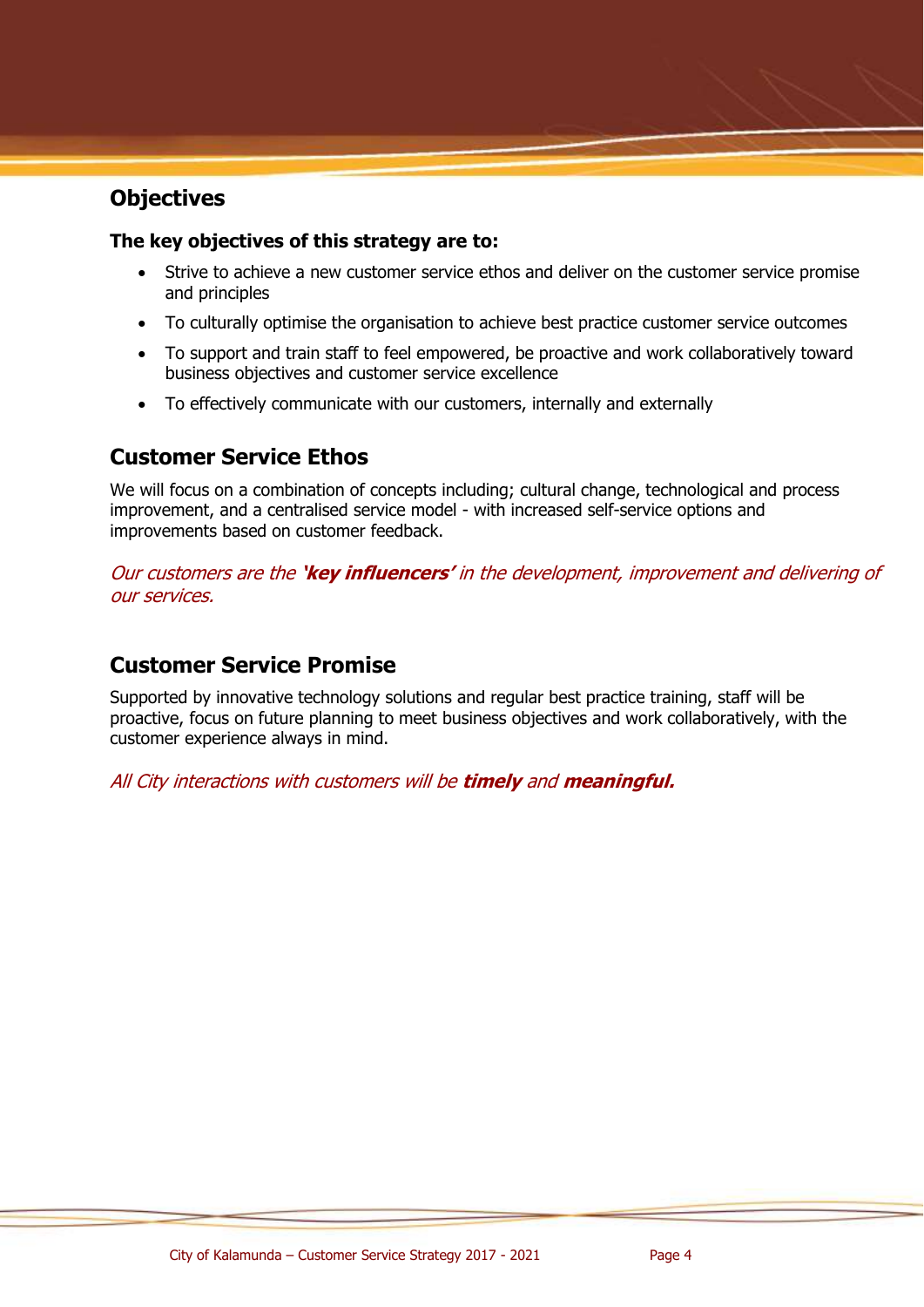# **Principles**

| 1. | <b>Customers will receive</b><br>timely responses  | • We will always provide an estimation of timeframe for response<br>at each interaction                                      |
|----|----------------------------------------------------|------------------------------------------------------------------------------------------------------------------------------|
|    |                                                    | • We will update customers on the status of their enquiry at<br>regular intervals                                            |
|    |                                                    | Customers referrals across business units will be as minimal as<br>possible                                                  |
|    |                                                    | We monitor the timeliness of our correspondence                                                                              |
| 2. | <b>Customer interactions</b>                       | We aim to handle enquiries at first point of contact<br>$\bullet$                                                            |
|    | will be meaningful                                 | All staff will have access to accurate and up-to-date information<br>$\bullet$                                               |
|    |                                                    | Staff will seek to understand enquiries to the deepest possible<br>$\bullet$<br>level before responding                      |
|    |                                                    | All responses to customers will be personalised and professional<br>$\bullet$                                                |
|    |                                                    | Even when we may need to say 'we can't' we will offer options<br>for things we 'can do'                                      |
|    |                                                    |                                                                                                                              |
| 3. | Each customer will be<br>made to feel like the     | We will ask our customers how they like to receive information<br>$\bullet$<br>and deliver it accordingly                    |
|    | only customer                                      | We recognise 'one-size does not fit all' and we will be flexible<br>$\bullet$<br>in our service offerings                    |
|    |                                                    | We will always do more to exceed expectations<br>$\bullet$                                                                   |
|    |                                                    | Complex requests and complaints will be handled with priority<br>$\bullet$                                                   |
| 4. | We will help our                                   | We offer and promote integrated self-service options<br>$\bullet$                                                            |
|    | customers to help<br>themselves                    | We explore and use innovative technology solutions that makes<br>accessing information easy                                  |
|    |                                                    | Online information will be available 24/7 and enabled for mobile<br>$\bullet$<br>devices                                     |
|    |                                                    | As many transactions as possible will be automated                                                                           |
|    |                                                    | Develop simple guides and instructions to help customers<br>$\bullet$<br>understand our processes                            |
| 5. | <b>Our customers are</b><br>informed and will help | We will consider the customer's perspective and actively seek<br>$\bullet$<br>feedback often, in different ways              |
|    | inform our services                                | We will admit when we get it wrong, reviewing and improving<br>$\bullet$<br>our processes each time                          |
|    |                                                    | We will communicate on any new service (or fee) or expected<br>$\bullet$<br>change in levels of service as early as possible |
|    |                                                    | Our people and our customers will be our best advocates                                                                      |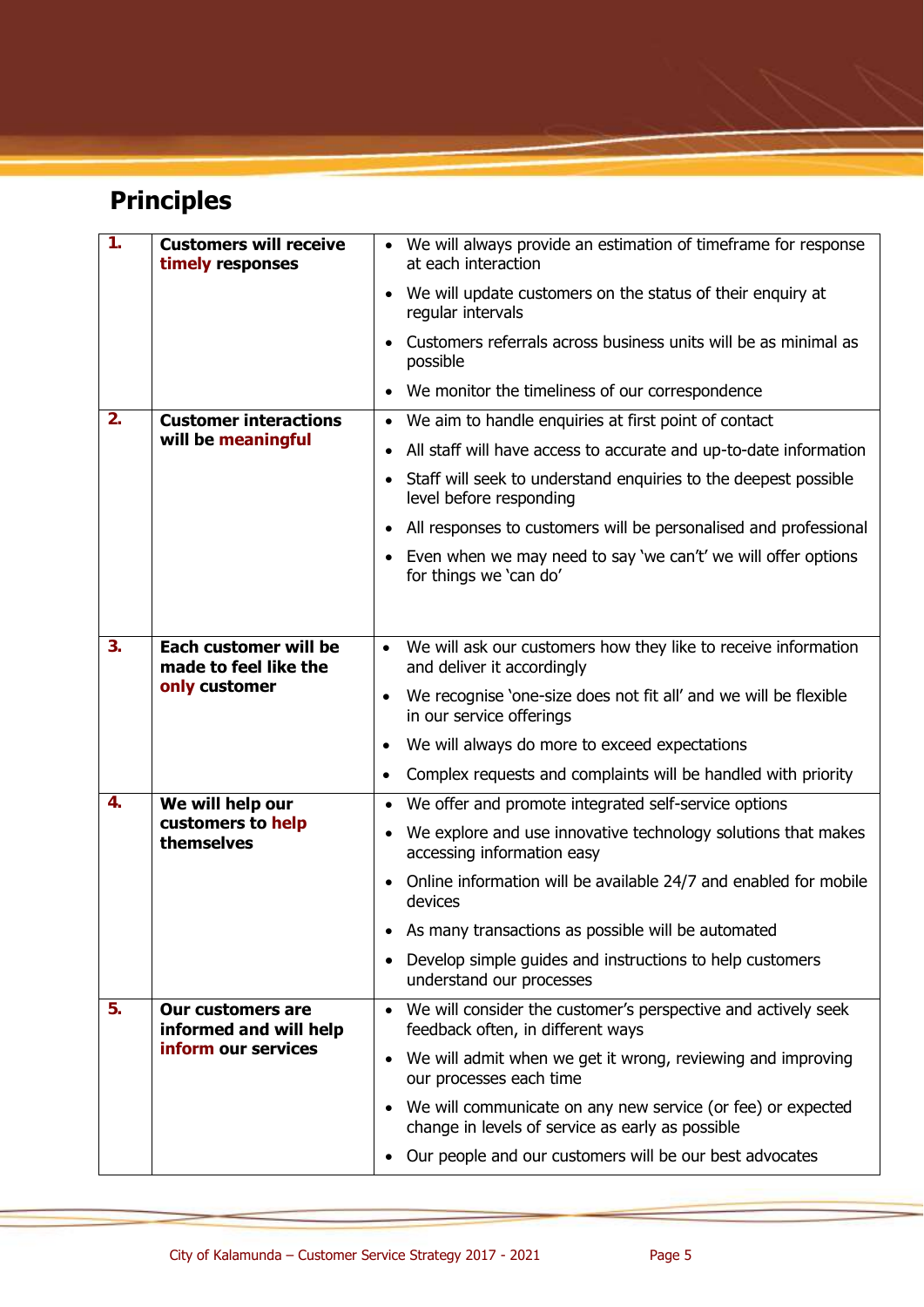# **4.0 Focus Areas**

Achieving outcomes under these principles has been broken down into three Focus Areas of strategic action.

- **1. Service Standards:** Methods for setting standards and working together better
- **2. Communication & Culture:** Staff engagement, motivation and skill development
- **3. Technology:** Systems, tools and processes to support customer service delivery

## **Service Standards**

| <b>Objectives</b>                                                | <b>Actions</b>                                                                                                                                                                                                                                                                                                                                                                                                  | <b>Measures</b>                                                                                                                                                                                                                                                           |
|------------------------------------------------------------------|-----------------------------------------------------------------------------------------------------------------------------------------------------------------------------------------------------------------------------------------------------------------------------------------------------------------------------------------------------------------------------------------------------------------|---------------------------------------------------------------------------------------------------------------------------------------------------------------------------------------------------------------------------------------------------------------------------|
| 1. Be responsive<br>to enquiries &                               | 1.1 Revise and update the Customer Service<br>Charter & Standards every two years                                                                                                                                                                                                                                                                                                                               | • Charter updated every 2 years and<br>standards being met                                                                                                                                                                                                                |
| complaints                                                       | 1.2 Revise Complaints Policy and implement<br>new guidelines - appointing customer<br>advocates to case manage complaints<br>from reporting to resolution<br>Complaints valuing will drive priority<br>service areas for improvement<br>1.3 Open Expressions of Interest for<br>contractor of after-hours phone service<br>1.4 Extend customer service standards to<br>internal teams & introduce Service Level | • Monthly ICS Customer Request<br>and Records outstanding<br>• Complaint policy revised & new<br>quidelines adopted<br>• Complaints Handling Reports -<br>outlining process followed, and<br>service area improvements<br>• Satisfaction with after-hours call<br>service |
|                                                                  | Agreements between Business Units                                                                                                                                                                                                                                                                                                                                                                               | <b>Business Unit cooperation and</b><br>٠<br>adherence to Service Level<br>Agreements                                                                                                                                                                                     |
| 2. Recognise 'one-<br>size does not fit<br>all' and offer        | 2.1 In all forms of communication<br>standardise asking customers how they<br>prefer to receive information                                                                                                                                                                                                                                                                                                     | <b>Biennial Community Perception</b><br>٠<br>Survey                                                                                                                                                                                                                       |
| options                                                          | 2.2 Offer flexible options for delivery of<br>services to extenuating individual<br>circumstances and needs                                                                                                                                                                                                                                                                                                     | • Customer feedback / compliments<br>on flexible approaches &<br>customised responses and<br>resolutions                                                                                                                                                                  |
|                                                                  | 2.3 Create a customer service checklist to<br>guide staff when reviewing, strategies,<br>polices and processes                                                                                                                                                                                                                                                                                                  | • Staff utilisation of the checklist                                                                                                                                                                                                                                      |
|                                                                  | 2.4 Conduct yearly accessibility testing on<br>all products for customers                                                                                                                                                                                                                                                                                                                                       | • Accessibility testing compliance                                                                                                                                                                                                                                        |
| 3. Ensure<br>organisational<br>capability to<br>deliver optional | 3.1 Facilitate an independent audit of the<br>current structure of front counter and<br>Customer Relations Officer roles across the<br>organisation                                                                                                                                                                                                                                                             | Successful audit completed<br>$\blacksquare$<br>Research and case studies sourced                                                                                                                                                                                         |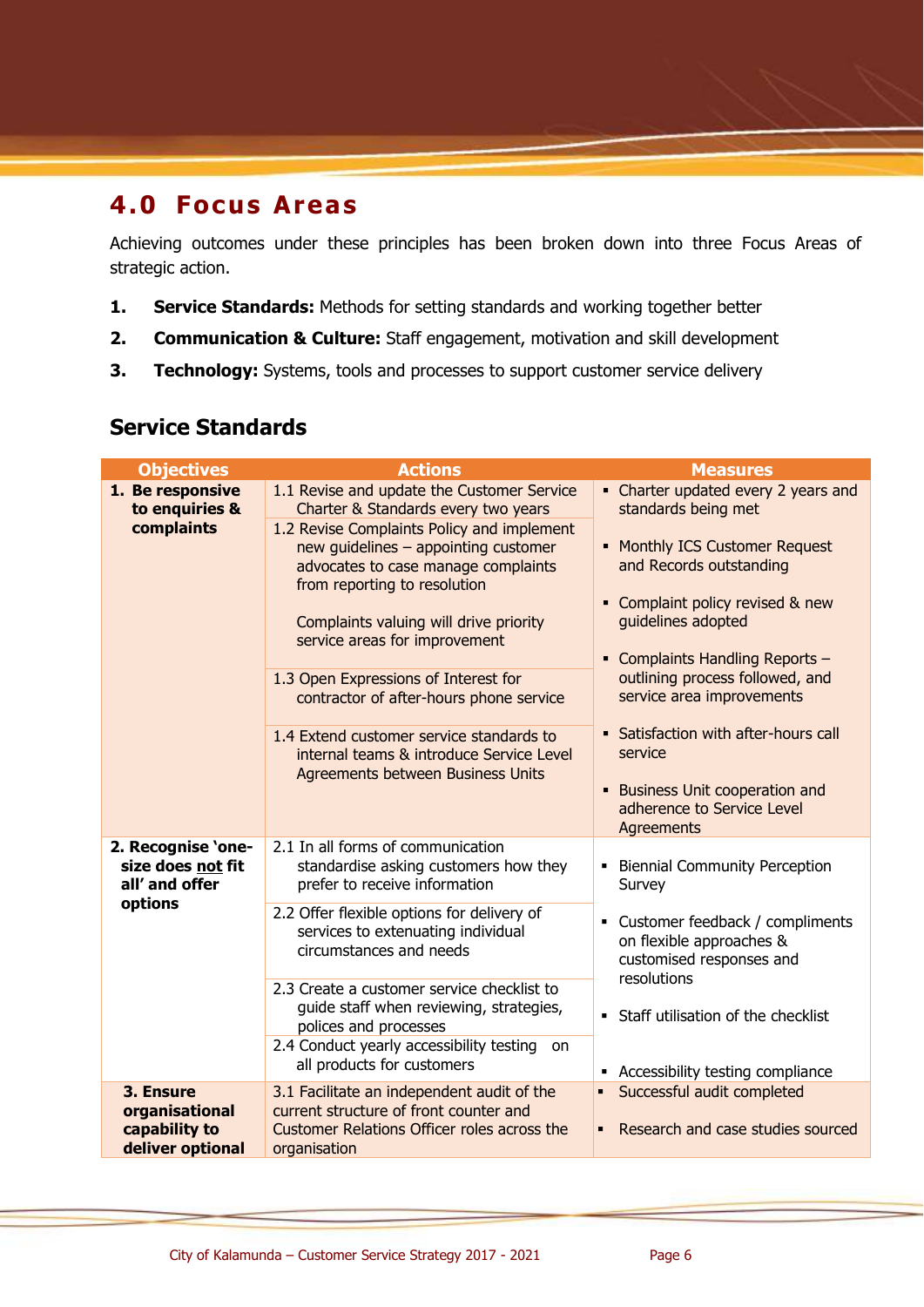| customer service | 3.2 Conduct comparative local government<br>research of contact/ reception centres and<br>support structures | Report delivered to council with<br>key findings and relevant<br>recommendations |
|------------------|--------------------------------------------------------------------------------------------------------------|----------------------------------------------------------------------------------|
|                  | 3.3 Deliver a report to Council with options<br>and impact assessment                                        |                                                                                  |

"Customers will never love a company until the employees love it first. Only when a critical mass of employees are inside the Circle of Safety, and feel that their leaders are working to defend them from dangers outside, can the company then invite customers into the circle too". **Simon Sinek, New York Times Best Selling Author of titles 'Start with Why' and 'Leaders Eat Last'.**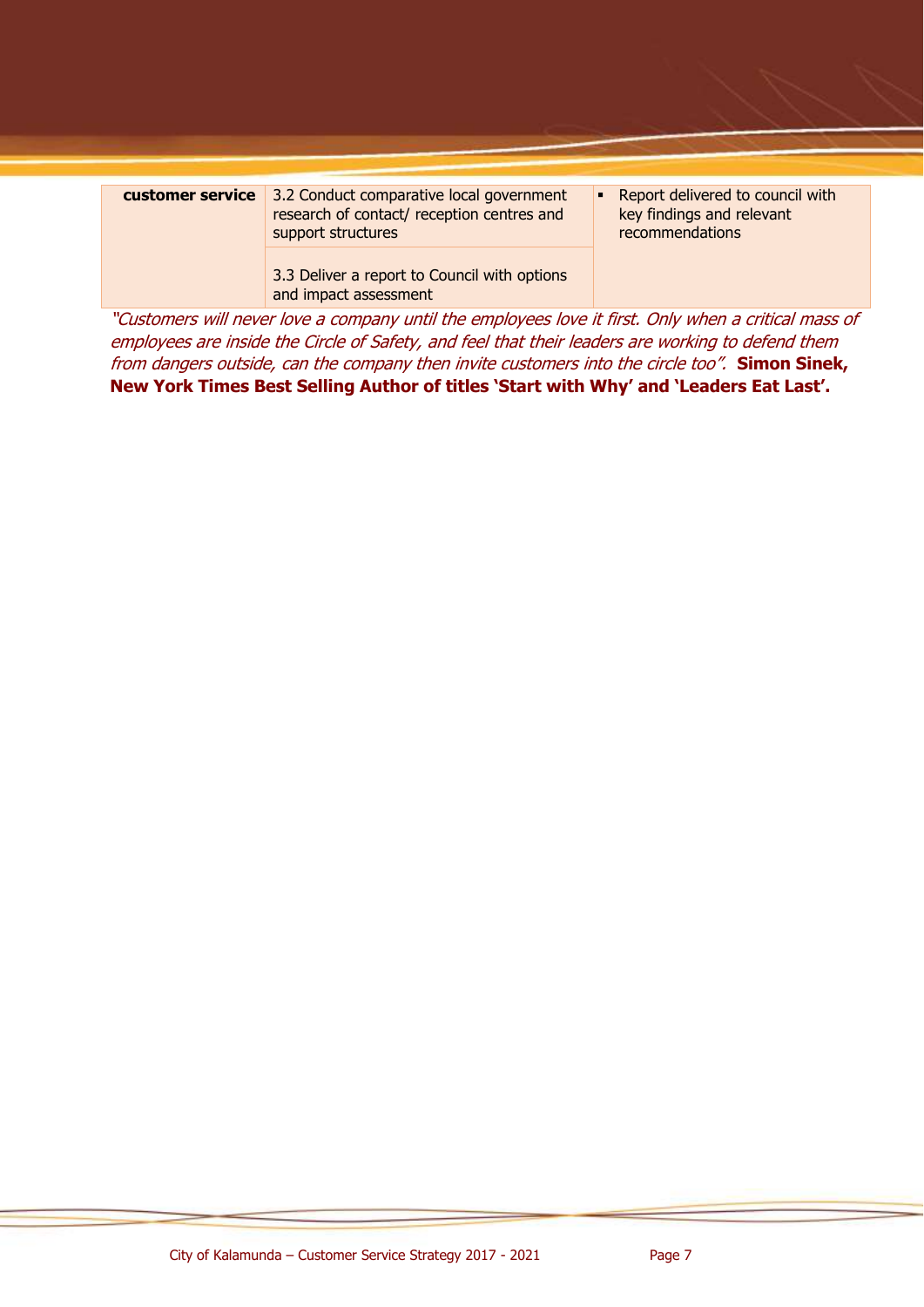# **Communication & Culture**

| <b>Objectives</b>                                      | <b>Actions</b>                                                                                                                                          | <b>Measures</b>                                                                                                                                   |
|--------------------------------------------------------|---------------------------------------------------------------------------------------------------------------------------------------------------------|---------------------------------------------------------------------------------------------------------------------------------------------------|
| 1. Introduce internal<br>communication<br>practices &  | 1.1 Develop a City Communication and<br>Engagement Policy to provide a<br>framework for internal use                                                    | · Internal policy and procedures<br>adopted                                                                                                       |
| processes                                              | 1.2 Develop standardised internal<br>communication rules, templates<br>and tools                                                                        | • Consistent use of communication<br>templates and tools                                                                                          |
|                                                        | 1.3 Deliver internal communication &<br>education training programs<br>('Lunch n Learn' series delivered                                                | • Staff voluntarily attend training<br>sessions                                                                                                   |
|                                                        | by staff within areas of expertise)                                                                                                                     | • Feedback from internal<br>stakeholders                                                                                                          |
| 2. Create a<br><b>Customer Centric</b><br>organisation | 2.1 All new staff receive specific<br>customer service induction with<br>time spent with a frontline team<br>with a buddy Customer Relations<br>Officer | All new staff inducted in<br>$\blacksquare$<br>Customer Service with time<br>spent at contact centre<br>Annual customer service<br>$\blacksquare$ |
|                                                        | 2.2 All staff receive one element of<br>customer service training annually                                                                              | training delivered<br>Customer feedback / working<br>$\blacksquare$<br>group suggestions adopted                                                  |
|                                                        | 2.3 Form an internal customer service<br>working group with officers from<br>all frontline service areas                                                | No of customer compliments<br>Vs complaints received<br>measured monthly                                                                          |
|                                                        | 2.4 Include customers in focus groups<br>for designing and improving<br>services                                                                        | <b>Customer Journey Mapping</b>                                                                                                                   |
|                                                        |                                                                                                                                                         | Achieve external accreditation<br>$\blacksquare$<br>in customer service excellence                                                                |
| <b>Build a 'one team'</b><br>3<br>internal Culture     | 3.1 Deliver 'cultural optimisation'<br>training through the GROW<br>program                                                                             | Cultural training delivered<br>٠<br>Staff survey -staff feel<br>supported and aptly skilled to                                                    |
|                                                        | 3.2 Introduce internal Customer<br>Service Awards program                                                                                               | service customers                                                                                                                                 |
|                                                        | 3.3 Form collaborative internal working                                                                                                                 | <b>Customer Service Champions</b><br>award program implemented                                                                                    |
|                                                        | groups for key strategic project<br>delivery                                                                                                            | Number of cross functional<br><b>Project Teams formed</b>                                                                                         |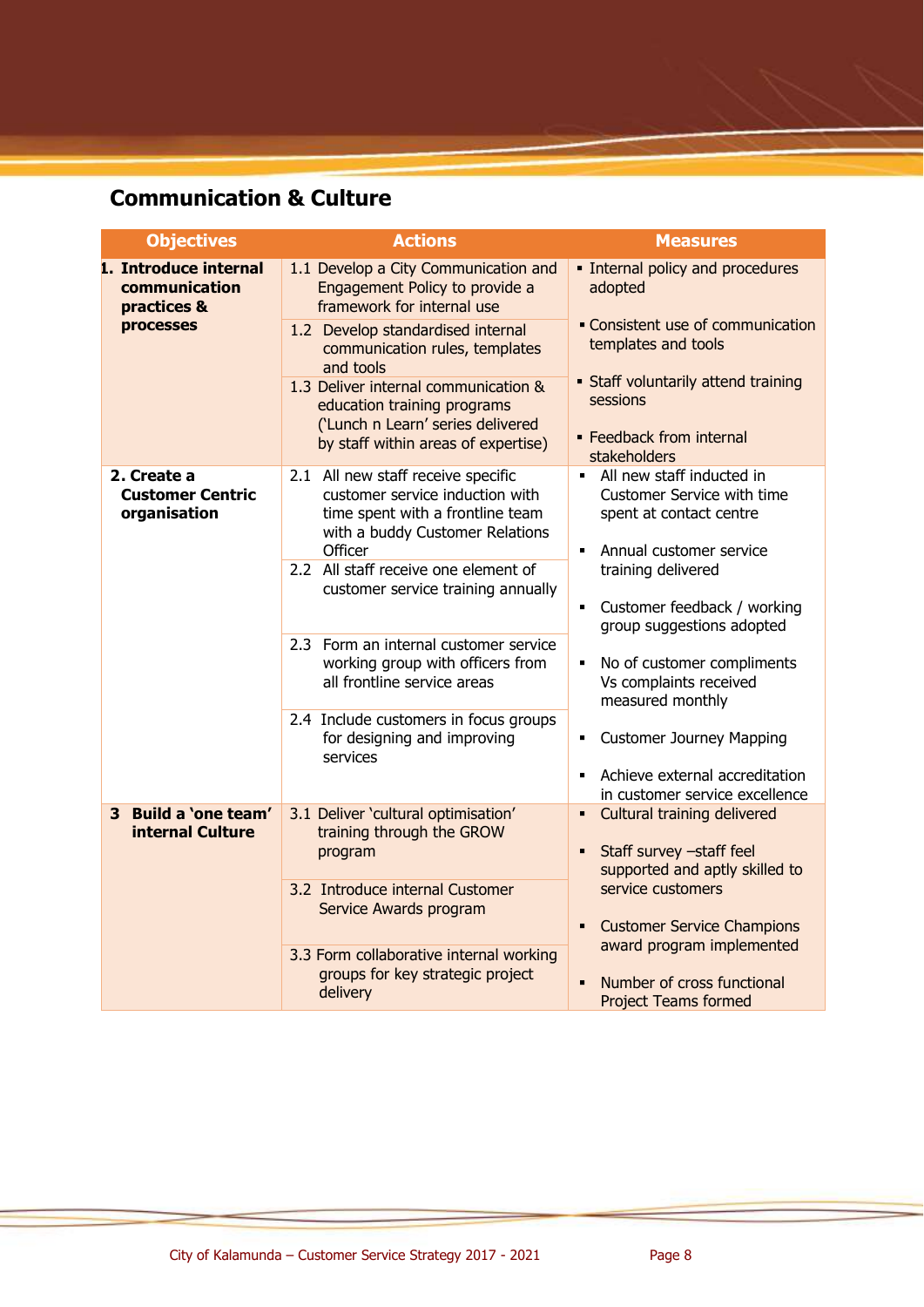# **Technology**

| <b>Objectives</b>                                                                    | <b>Actions</b>                                                                                                                                                                                                                                                                                                                              | <b>Measures</b>                                                                                                                                                                                                                                                                                                                                                |
|--------------------------------------------------------------------------------------|---------------------------------------------------------------------------------------------------------------------------------------------------------------------------------------------------------------------------------------------------------------------------------------------------------------------------------------------|----------------------------------------------------------------------------------------------------------------------------------------------------------------------------------------------------------------------------------------------------------------------------------------------------------------------------------------------------------------|
| 1. Offer and<br>promote<br>integrated self-<br>service options                       | 1.1 In conjunction with ICT Strategy<br>Website Redevelopment Project -<br>employ and promote e-business<br>services and capabilities                                                                                                                                                                                                       | No of e-business capabilities<br>enabled through the website<br>Customer take up of e-business                                                                                                                                                                                                                                                                 |
|                                                                                      | 1.2 Implement a 'paperless front<br>counter' (digital brochures) using<br>touchscreen kiosks / ipads for<br>checking in visitors, processing<br>customer requests & information<br>1.3<br>Roll out additional touch screens in<br>City contact centres and local                                                                            | services<br>Front Counter touch screen<br>kiosk implemented and<br>preferred by customers<br>Deployment of more digital<br>screens at contact centres: ie<br>visitors centre, rec centres etc                                                                                                                                                                  |
|                                                                                      | shopping centres                                                                                                                                                                                                                                                                                                                            |                                                                                                                                                                                                                                                                                                                                                                |
| 2. Make online<br>information<br>available 24/7<br>and enabled for<br>mobile devices | Collaborative delivery of the ICT<br>2.1<br>Strategy for mobile requirements<br>for website and online services<br>2.2 Programed regular intranet and<br>website updates for staff and<br>customers to access up to date<br>information<br>2.3 Develop Digital Marketing Strategy<br>+ Boost customer service<br>engagement on social media | Online service mobility enabled<br>$\blacksquare$<br>CROs champion development,<br>deployment and usage of<br>mobile devices for staff<br>Consistent intranet and website<br>updates occur simultaneously<br>from a single Corporate source<br>Digital & social media reach &<br>$\blacksquare$<br>engagement measured monthly<br>Customer feedback on finding |
|                                                                                      |                                                                                                                                                                                                                                                                                                                                             | information online                                                                                                                                                                                                                                                                                                                                             |
| 3. Improve on<br>collection and<br>analysis of<br>customer<br>request data           | 3.1<br>Design SynergySoft applications to<br>better record, automate, track and<br>report on customer enquiries and<br>responsiveness<br>3.2 Collaborative delivery of the ICT<br>Strategy to deliver new Records                                                                                                                           | Requirements are gathered<br>consistently by Business Analyst<br>from Corporate Systems<br>Enablement of automated<br>transactions                                                                                                                                                                                                                             |
|                                                                                      | <b>Management and Customer</b><br><b>Relationship Management (CRM)</b><br>systems.                                                                                                                                                                                                                                                          | Effective customer enquiry and<br>records tracking<br><b>CRM</b> implemented<br>$\blacksquare$                                                                                                                                                                                                                                                                 |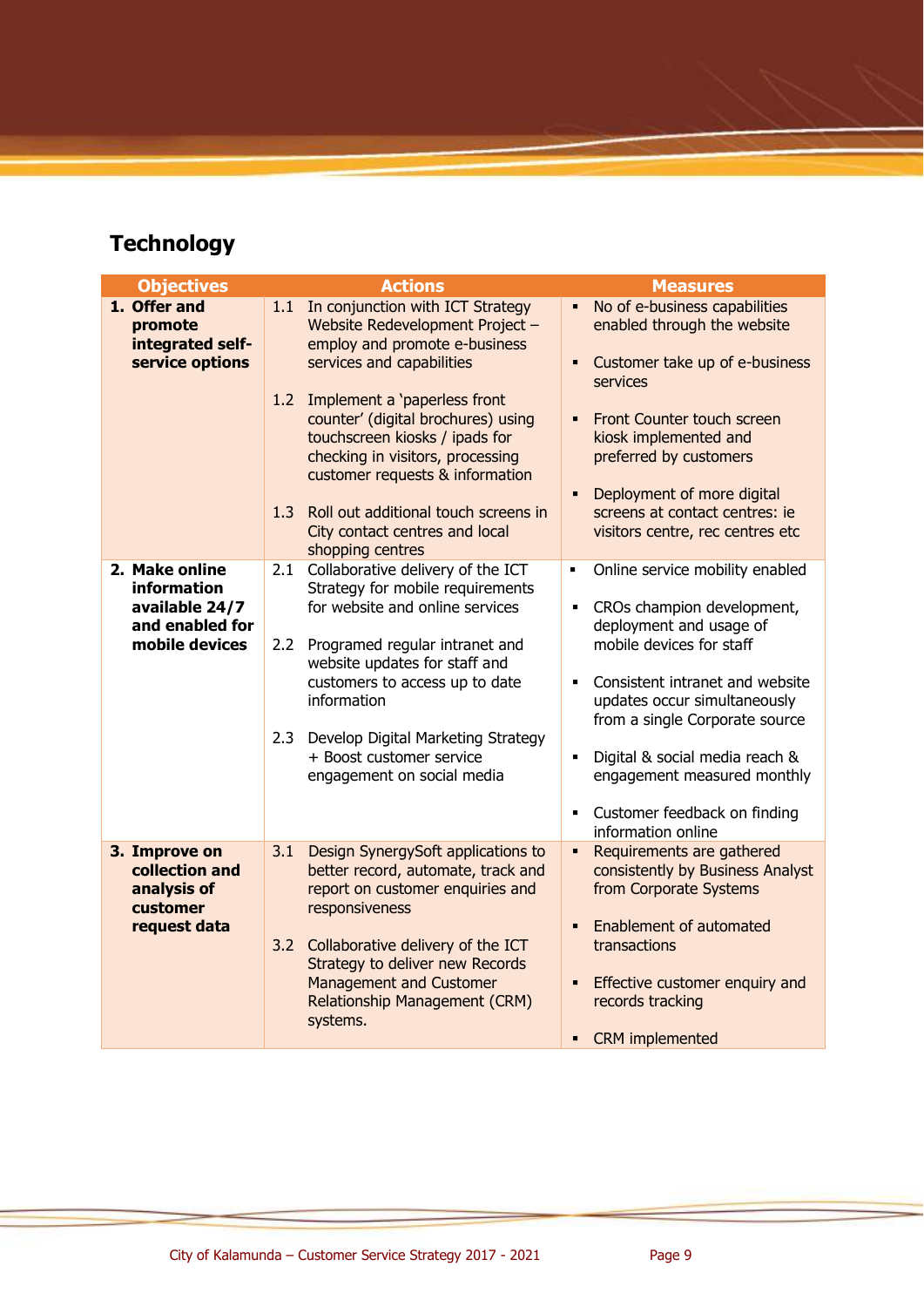# **5.0 Review and Evaluation**

It is proposed this strategy is reviewed by a cross-functional team which includes customer service officers from all business units across the organisation and a reference group of customers. It is due for review in 2021.

The main evaluation mechanisms for the successful implementation of this strategy will include the following:

- Customer Service Metric benchmarks Community Perception Scorecard
- Net Promoter Scores
- Customer Charter adopted and lived
- Customer Service Inductions and Training annually delivered
- Staff satisfaction survey scores engaged internal culture
- Communication & Engagement policies and training delivered
- Accessibility testing compliance
- Customer Enquiry and Record Reports
- Complaints Handling Reports
- Customer Relationship Management tool implemented
- No of e-business service offerings available
- Change and improvement in services and workflow based on customer feedback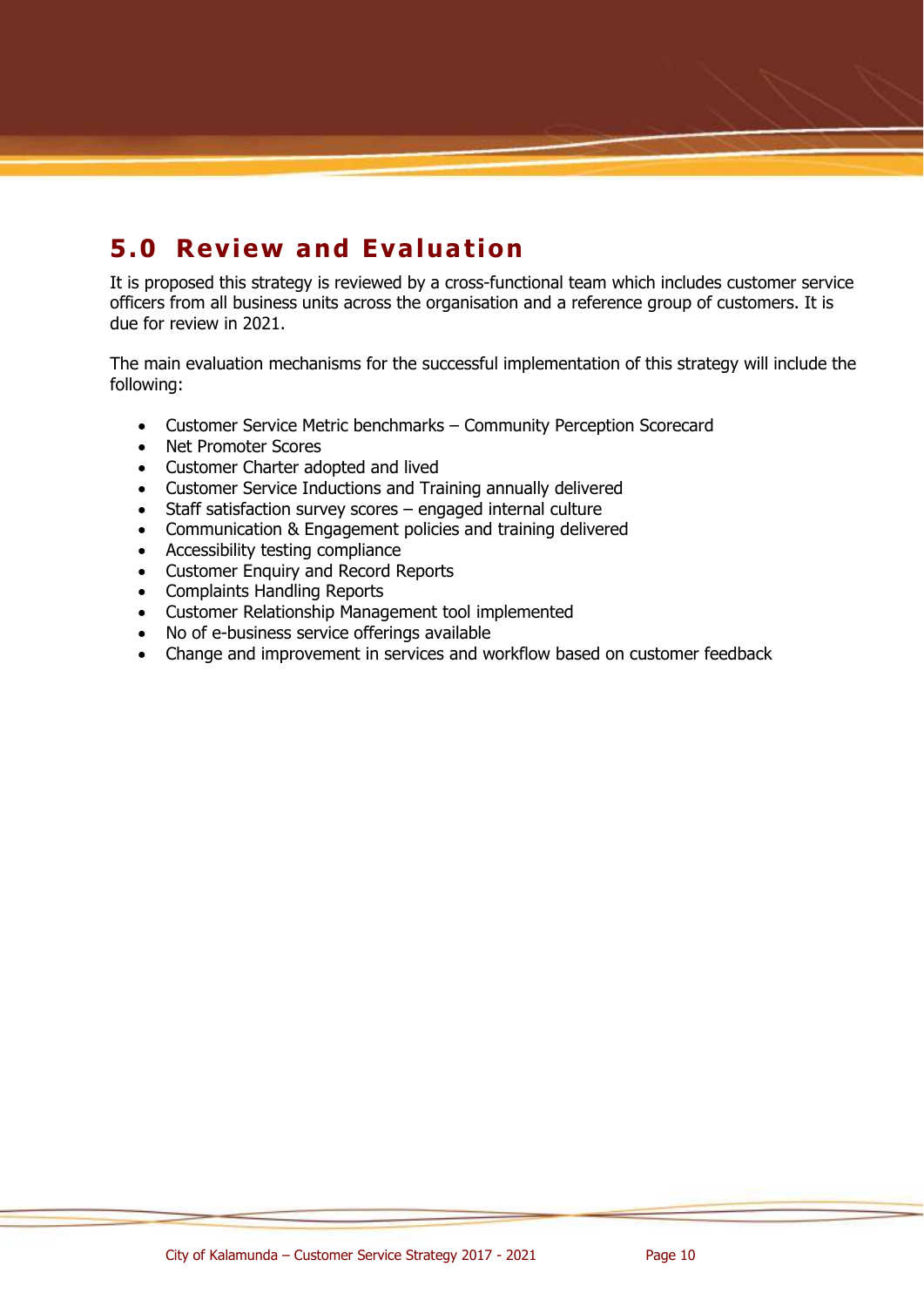# **6.0 Appendicies**

## **Appendix A – Issues Analysis**

## **Customers Want More Choice and Flexibility in How they Interact With Us**

The key to effective communication is a consistent, proactive and seamless service experience across all interactions. There is a need to offer a diverse service, for our different customer types and identify the preferred communication channels for each customer. There is an expectation from customers their requests are resolved in a timely manner. The customers value knowledgeable employees who can answer questions directly or refer them onto the right person for a resolution. This will add greater value to each customer interaction.

#### **Customers Progressively Value Self-Service Technologies and Mobility**

While face to face contact will remain a vital part of our customer interaction, many customers want to find more information themselves as they seek greater autonomy and control over their interactions, information, and service delivery use. Customers expect access to self-service communication tools that are efficient, easy to use and available 24/7, mobile devices such as Tablets, Smartphones and other emerging devices.

Integrating self-service products and optimising the website for mobile access will greatly improve the customer experience and reduce our cost to serve customers. We will engage customers in the design process to ensure the usability and value of our self-service products.

#### **Value for Money Retains Its Importance**

Customers would like to know how we compare against other local governments in terms of reliability and cost-efficiencies. They expect to pay a reasonable price for an excellent service and need to have confidence we invest responsibly to meet current and emerging needs. Customers also want to know more about our planning to better understand and appreciate the value we provide through asset management. By engaging our Customers both individually and collectively, we can offer better value. Consultation in the early stages of new infrastructure or services, avoids unnecessary costs and the potential for complaints.

## **Customers Require Clarity about Our Role, Our Brand and Our Processes**

Customers are looking for a single trusted advisor to provide accurate information to assist them in making informed decisions. Many customers claim they have been confused as to who we are and what we do. Local Government, being a highly regulated organisation operates under a highly complex compliance framework, comprising of many codes and practices within Australia. This makes the task of being able to keep customers informed, updated and educated about our functions and processes a key challenge. Gaining a greater understanding of the methods our customers use to communicate will allow us to release targeted messages and campaigns to boost brand awareness. Online communication channels such as the website and social media present an opportunity to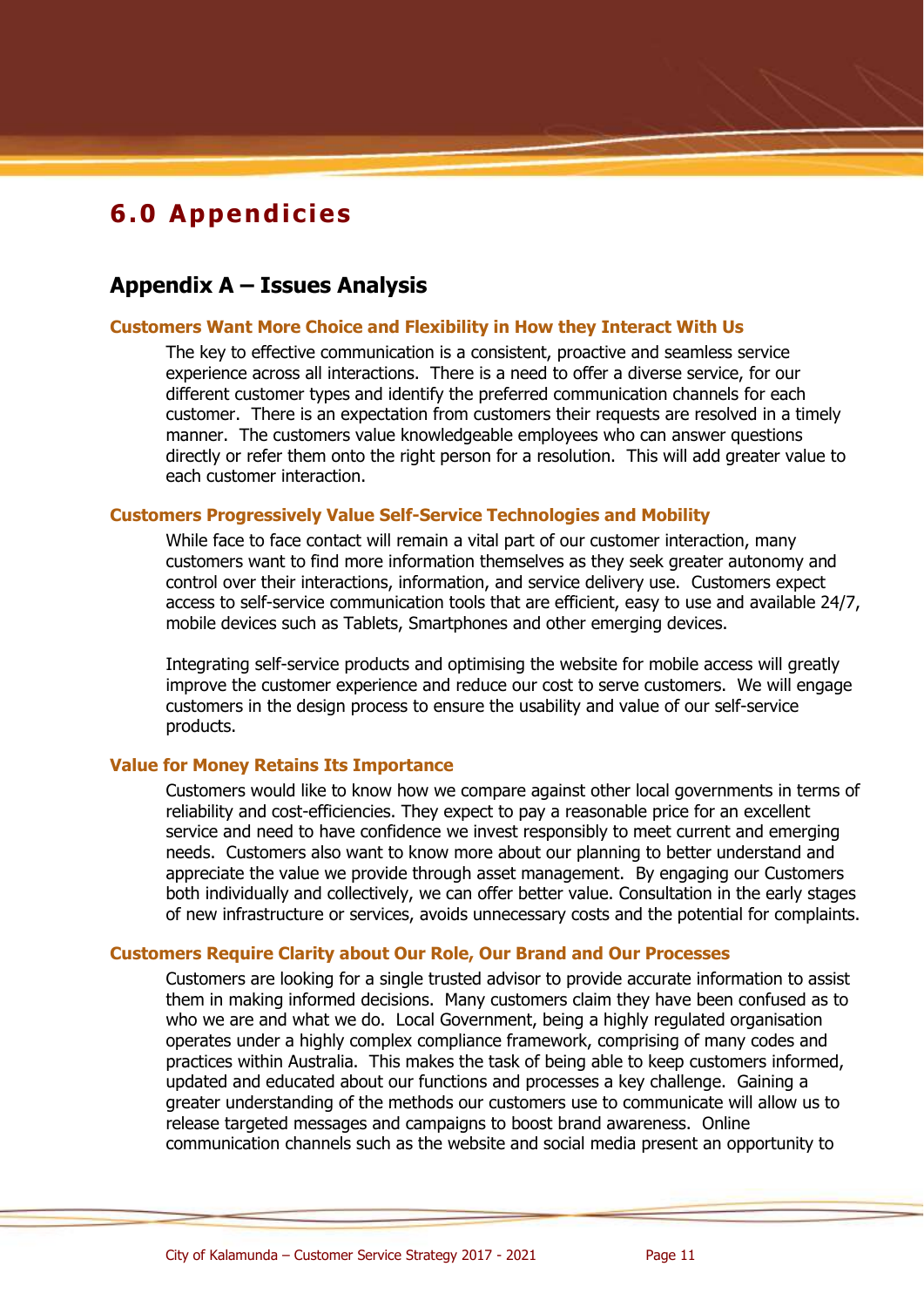improve our brand perception. The use of rich media content engages and educates our customers.

## **Highly Valued Customer Service Attributes**

Research indicates there is a set of service attributes all customer segments highly value. These insights help us to determine where we should place emphasis in our service delivery and changes we may need to make to serve our customers in a way they most value.

#### **Not All Customers Are the Same**

While there are common needs and service attributes across all customer segments, there are also specific needs that will improve the customer experience. For example, commercial and business customers will have complex development applications that will see their preference for face to face guidance throughout the planning processes. Whereas a customer wanting to use a recreation centre will want to be motivated to come back, so they will want a friendly, supportive and encouraging service experience. It is important the City identifies all its relevant customer segments and have targeted conversations, to identify evolving needs, wants and issues. This will enable delivery against changing expectations. Above all, our customers seek transparency in our operations.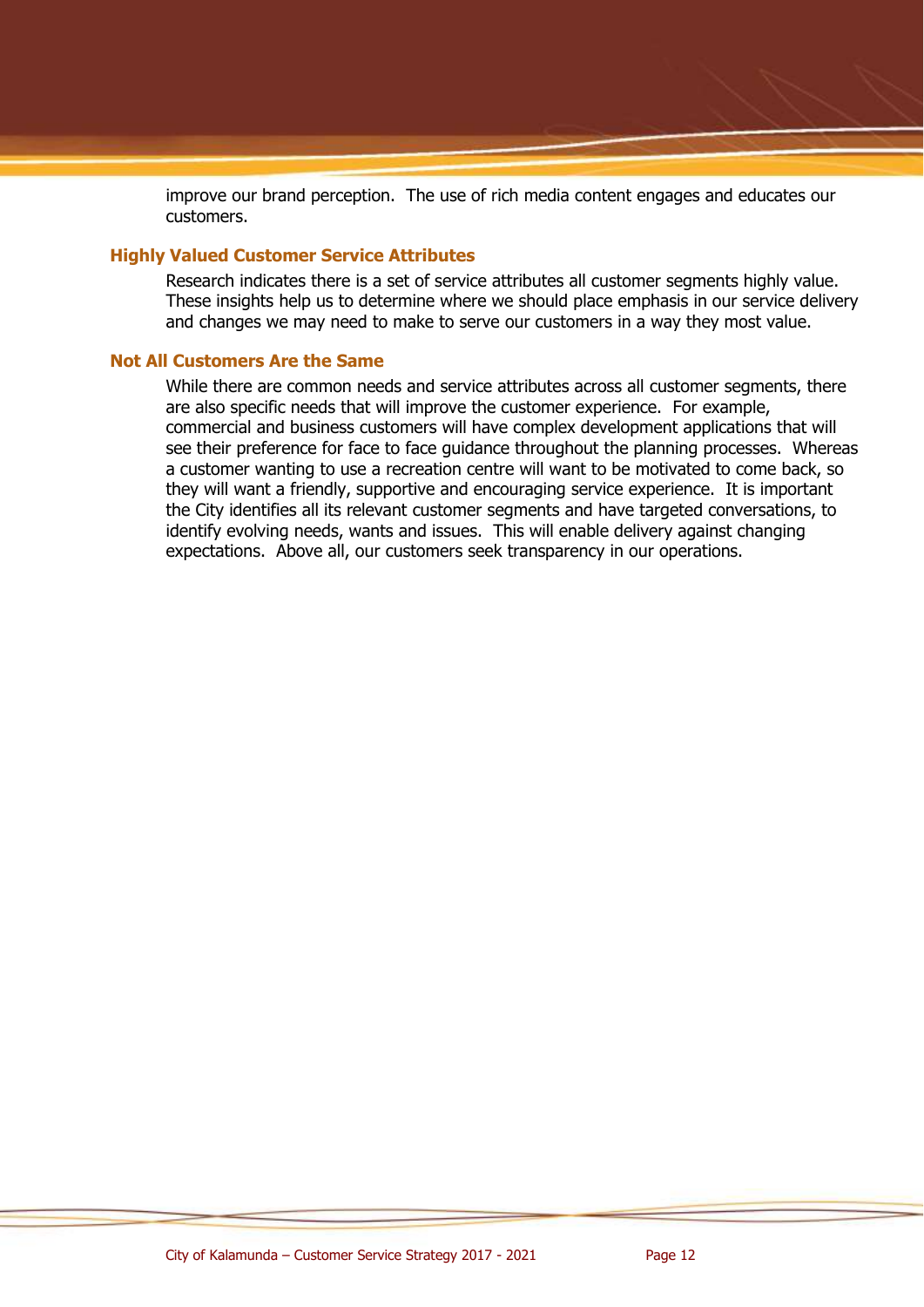## **Appendix B - Customer Segments**

## **Our Key Customer Segments**

Across the City there are five broad customer segments. The following provides a summarised profile of each customer segment, their characteristics, service attributes that are most important to them, their communication channel preferences and their priority needs. These insights help us determine where we should prioritise our resources to serve our customers in a way they most value.

## **Residential**

The City's residential population characteristics include a mix of different genders, ages, locations and life's stages. It includes:

- People where English is a second language
- People with disability or carers of others
- Tenants
- Property owners
- **Mortgagees**
- People experiencing hardship
- People living in medium and low density urban environments
- People living in large rural and agricultural properties

The diversity that exists in the City means our customers will have a wide range of demands and will expect the City to respond effectively to this diversity. This customer segment will have the greatest demand upon service delivery across all functions of the City, particularly around amenity of street scape, infrastructure, parks and community facilities. They will demand high quality services, as ratepayers they have an expectation of ownership of the City. These customers may require communication through various channels will predominantly focus on information about access to services.

#### **Business**

The City has a number of commercial activity centres and industrial areas that include varying enterprises that operate largely independently of most City services. These customers rely on the City for highly effective and streamlined planning and building services, as well as amenities that will enable their workforce to live locally and utilise their businesses. Whilst the demand from this segment is not as regular as others, when they do require access to a service they will need it done quickly and accurately. Any delays will impact on the growth and profitability of their business.

#### **Community Organisations**

The City has a significant number of community organisations who all have a wide range of service requirements, ranging from:

- Facility supply and management
- **Maintenance**
- Supporting events
- **Partnering**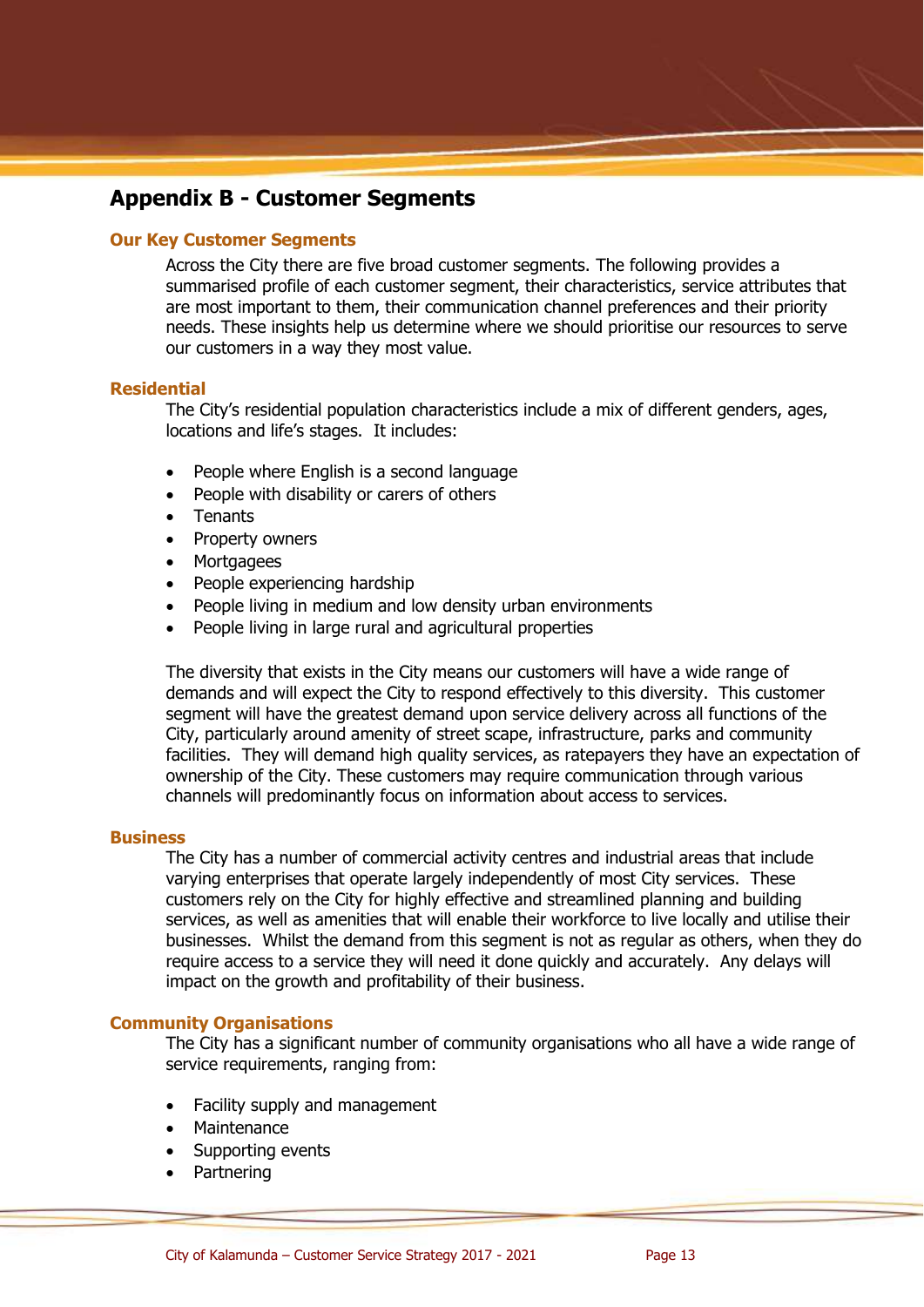- Assisting with establishment or growth plans
- Advocating on their behalf for funding and support from external funding sources

This customer segment demand effective and efficient delivery of services, as they operate with groups of people who themselves are reliant on the services and facilities provided by the City. This enables their activities in the delivery of community or recreation services. They will expect to receive priority service, as they see themselves as serving the community. These customers will expect communication to be regular and face to face whenever possible, particularly when solving problems or setting goals.

## **Government**

Includes government at all levels particularly where community projects are affected by the various departments and employees across the three tiers of government (Federal, State and Local). Level of contact is prioritised according to whether the interaction is operational, for key projects or political.

#### **Visitors**

Visitors to the region include day trip Perth and Western Australian residents, interstate and international guests who generally travel for a round trip commute from Perth and surrounding areas and are away from a home base for at least 4 hours at a time. They may or may not spend the night away as part of their travel.

These visitors typically come to the region for shopping, sightseeing, restaurants, to visit friends and relatives and to explore national parks. As a destination Local Government Tourism is a key pillar of economic development for the region and so customer service offerings in this space need to be high to attract and engage visitors to recommend and frequently return to the region. The appropriateness of employing and training casual and volunteer staff to assist in the Visitor Centre and with delivery of cultural events and activities, needs to be a key consideration in ensuring we deliver on expectations and service standards in this space.